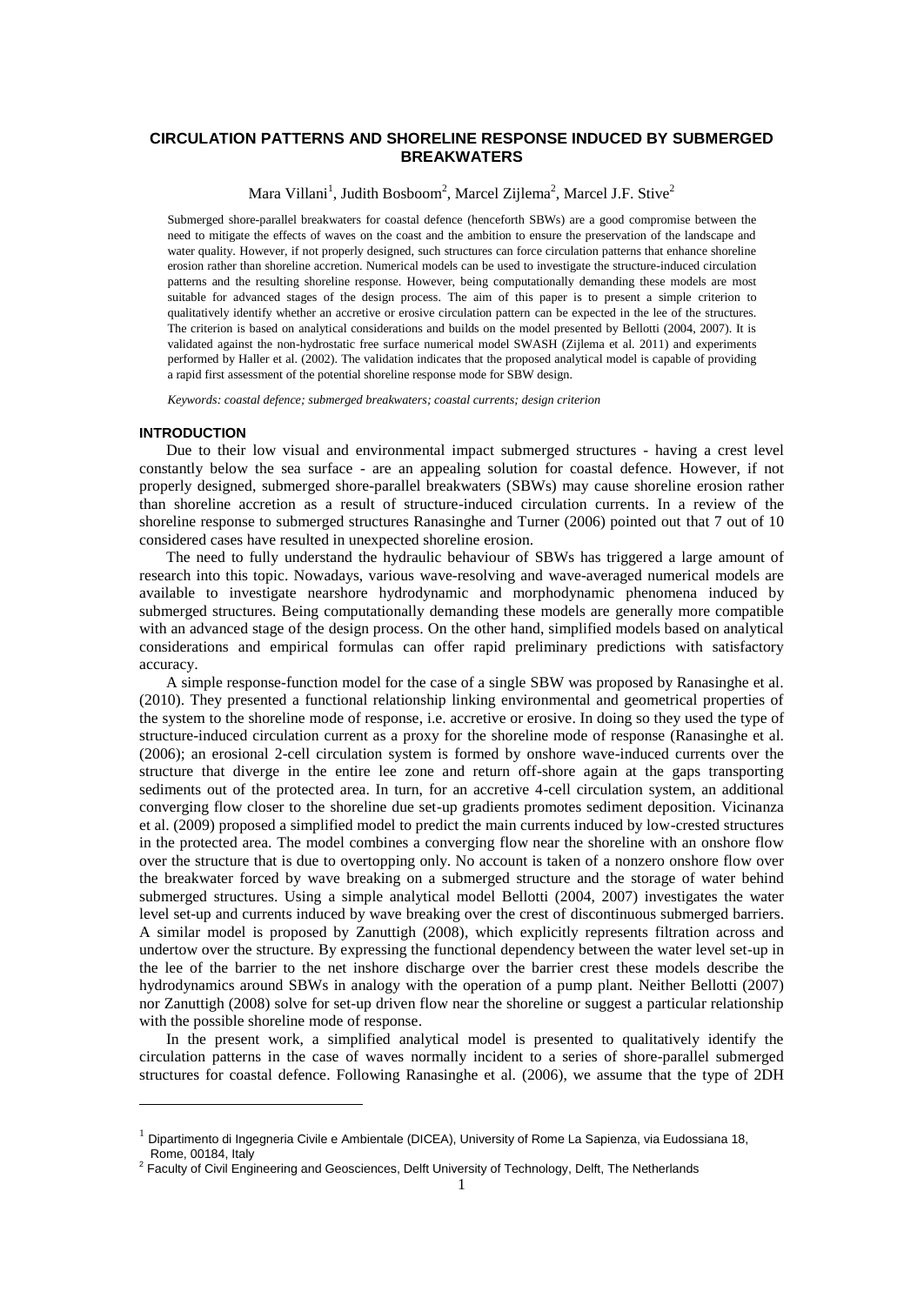## 2 *COASTAL ENGINEERING 2012*

circulation pattern (2-cell or 4-cell) can be used as a proxy for the shoreline mode of response. In doing so, the present work provides SBW designers of a tool to make a rapid first assessment of the potential shoreline response (erosion or accretion) in a preliminary stage of the design process.

The model is validated against a non-hydrostatic numerical model for free-surface rotational flows (Zijlema et al. 2011) that has been successfully verified for a range of experimental data. This model is an open source tool developed at Delft University of Technology and has been successfully verified for a range of experimental data. We present comparisons between the here presented simple model, the numerical model and a set of data from laboratory experiments performed by Haller et al. (2002) on a fixed barred beach with periodically spaced rip channels. In the validations, we focus on the mean water level variations along two selected transects and the type of circulation currents.

The paper is organized as follows: in Section 2 the driving forces of the accretive and erosive circulation patterns and the equations of the model are described; Section 3 describes the validation of the results and in Section 4 the conclusions and the suggestions for further improvements are presented.

#### **CONCEPTUAL MODEL**

The present simple model is aimed at identifying the mode of response of the shoreline to discontinuous SBWs via a critical analysis of the structure-induced variations in mean water levels as a result of normally incident waves. These set-up variations govern the flow patterns in the protected area behind the structures (see Figs.1-2).

The onshore forces due to wave breaking over the structure are balanced by a combination of onshore flow and set-up over the breakwater depending on the level of lateral confinement. The lateral confinement can be expressed as the ratio between the length  $L_b$  of the structures and the length  $L_p$  of the gaps (Fig.4). The set-up or piling up  $\eta_2$  at the inshore toe of the breakwater (Fig.3) has its maximum for total lateral confinement and decreases as the gap length increases. Mass conservation requires that the water flowing onshore over the structure returns off-shore again through the gaps. We assume that the natural surf zone width is smaller than the distance from the SBW to the shoreline and that mean water level variations at the gap due to set-down can be neglected. Hence, the head determining the velocity of the outflow at the gaps is equal to  $\eta_2$ .

The incoming waves directly approaching the shore through the gaps steepen and finally break due to water depth limitations: the related wave set-up at the shoreline is referred to as  $\eta_g$ . The wave set-up related to the breaking of the re-shoaled transmitted waves behind the structure is referred to as  $\eta_h$ . The reduction of wave energy due to the wave breaking over the structure causes the transmitted waves to break closer to the shoreline than those at the gaps and with a smaller wave set-up.

For a small enough distance between the shoreline and the structure, we can assume the mean water level behind the structures to be raised with a constant amount in the cross-shore direction equal to the maximum structure-induced wave set-up,  $\eta_2$ . Therefore, close to the shoreline in the lee of the structures the total wave set-up is supposed to be the sum of the set-up due to the confinement of the system,  $\eta_2$ , and the set-up due to the breaking of the transmitted waves,

The above makes clear that the series of shore-parallel SBWs partially acts like a dam because of geometry reasons (limited distance between the shoreline and the structure and length of the gaps small in comparison with the structure length); the storage of water forced in the sheltered area by wave breaking over the SBW is dependent on the degree of confinement of the system with a maximum for total lateral confinement (no gap between the structures).

As mentioned before, the inflow of water over the barrier must leave the system again at the gaps by means of diverging currents in the lee of the structures. The resulting circulation system in the lee of the breakwater is composed of two symmetric circulation cells (Fig.1). Close to the shoreline, depending on the direction of the alongshore gradient in mean water level, the alongshore flow direction may reverse and be directed towards the centreline of the barrier. This is the case if the total wave set-up at the gaps  $(\eta_g)$  is greater than behind the structures  $(\eta_2 + \eta_b)$  driving converging currents near the shoreline. This leads to a circulation system composed of four circulation cells (Fig.2). The type of 2DH circulation pattern (2-cell or 4-cell) is now used as a proxy for the shoreline mode of response; the diverging currents in a 2-cell system drive sediments out of the protected area causing shoreline erosion, whereas the converging currents in a 4-cell system cause shoreline accretion.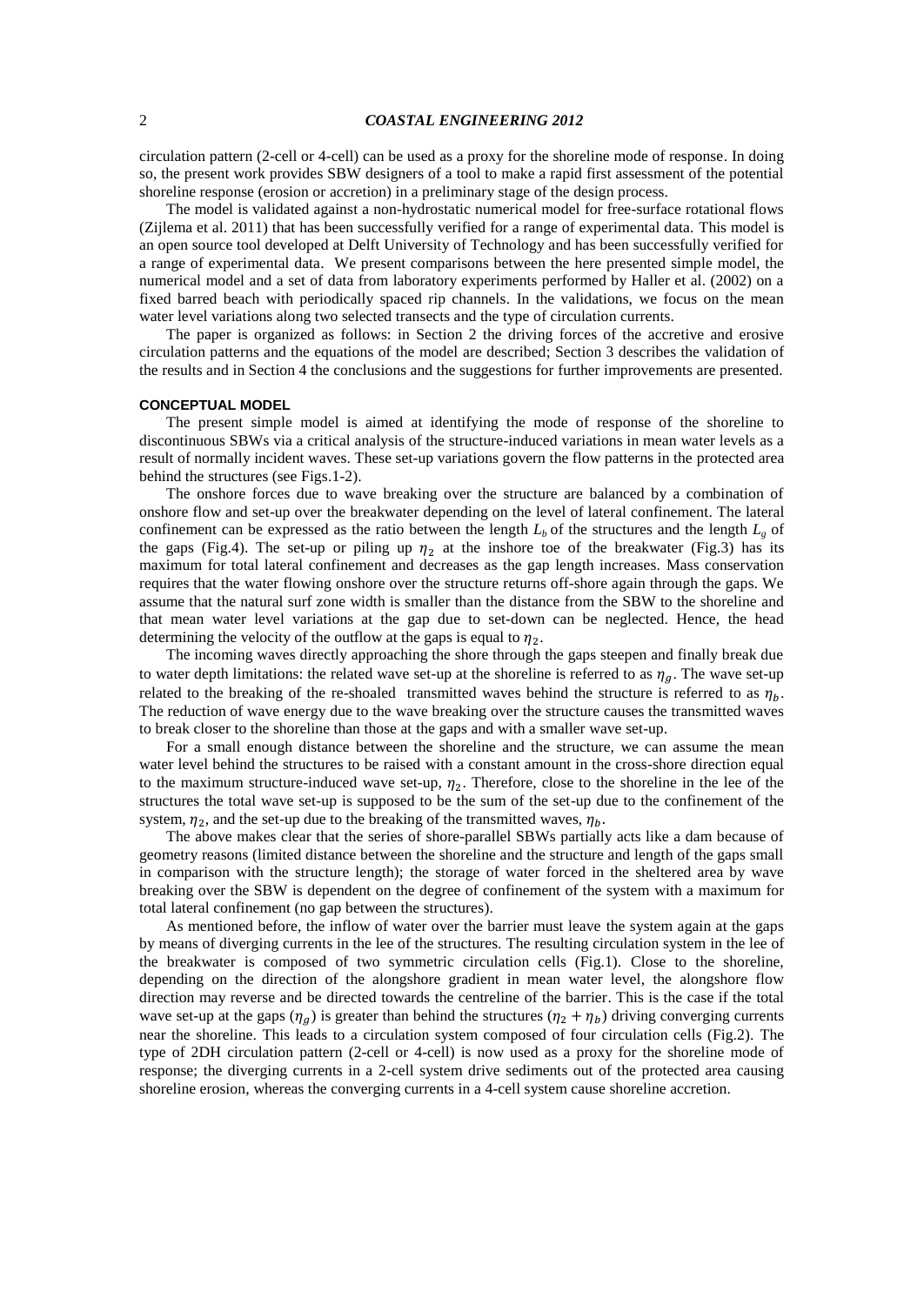



**Fig. 1 - Erosive 2-cell circulation pattern Fig. 2 - Accretive 4-cell circulation pattern**

Hence, we propose the use of the ratio *r* (Eq.1) as a criterion to delineate between the 4-cell accretive pattern and the 2-cell erosive pattern. Accretion is expected for  $r < 1$  and erosion for  $r > 1$ .

$$
r = \frac{\eta_2 + \eta_b}{\eta_a} \tag{1}
$$

By applying simplified mass and momentum balances, here this criterion is formulated in terms of incident wave conditions, beach slope and SBW geometrical properties. An inherent fundamental assumption in our approach is that the alongshore variations in set-up, driving both the convergent and divergent flow, can be estimated by using the 1D cross-shore momentum balance along transects located at the middle of the gaps and at the middle of the barriers for which the maximum set-up  $\eta_2$  is expected. The steady, depth averaged 1D momentum equation for a cross-shore transect is given by:

$$
\frac{d}{dx}\frac{q^2}{(h+\eta)} = -g(h+\eta)\frac{d\eta}{dx} - \frac{1}{\rho}\frac{dS_{xx}}{dx} - \frac{\tau_b}{\rho}
$$
\n(2)

where  $q = uh$  is the discharge, *h* is the still water depth,  $S_{xx}$  is the radiation stress in the cross-shore *x*direction and  $\tau_h$  is the bottom shear stress.

The continuity equation can be written as follows (Eq.3):

$$
\frac{dq}{dx} = 0\tag{3}
$$

According to the model presented by Bellotti (2004, 2007), we integrate Eqs.2 and 3 along the cross-shore section of a generic barrier (see Fig.3). The model does not depend on the particular shape of the barrier. The integrated equations are recalled below:

$$
u_2^2(h_2 + \eta_2) - u_1^2 h_1 + \frac{g}{2}(h_2 + \eta_2)^2 - \frac{g}{2}h_1^2 + S - V_b + \Gamma = 0
$$
\n
$$
u_2(h_2 + \eta_2) - u_1 h_1 = 0
$$
\n(5)

where S is the resulting short-wave forcing,  $V_b$  the reaction of the bottom and  $\Gamma$  the fiction force term. The reader is referred to Bellotti (2007) for further details.

Resolving the continuity equation (Eq.5) for the velocity at the inshore toe of the structure,  $u_2$ , and inserting the resulting expression in the momentum balance equation (Eq.4) Bellotti obtains a relationship (Eq.6) between the flow discharge over the crest and set-up generated by the breaking of waves over structures,  $\eta_2$ :

$$
u_1^2 \left(\frac{h_1^2}{g(h_2 + \eta_2)} - \frac{h_1}{g}\right) + u_1 \left(\mu B \frac{h_1}{g}\right) + \eta_2 \bar{h} + \frac{\eta_2^2}{2} + \frac{1}{8} \left(\frac{1}{2} + \frac{2k_2 h_2}{\sinh(2k_2 h_2)}\right) H_t^2 - \frac{1}{8} \left(\frac{1}{2} + \frac{2k_1 h_1}{\sinh(2k_1 h_1)}\right) H_t^2 = 0
$$
\n
$$
(6)
$$

where  $H_i$  and  $H_t$  are respectively the height of the incident and transmitted waves,  $k_{1,2}$  the wave numbers and  $\mu$ B originates from the friction term and does not depend on the unknowns.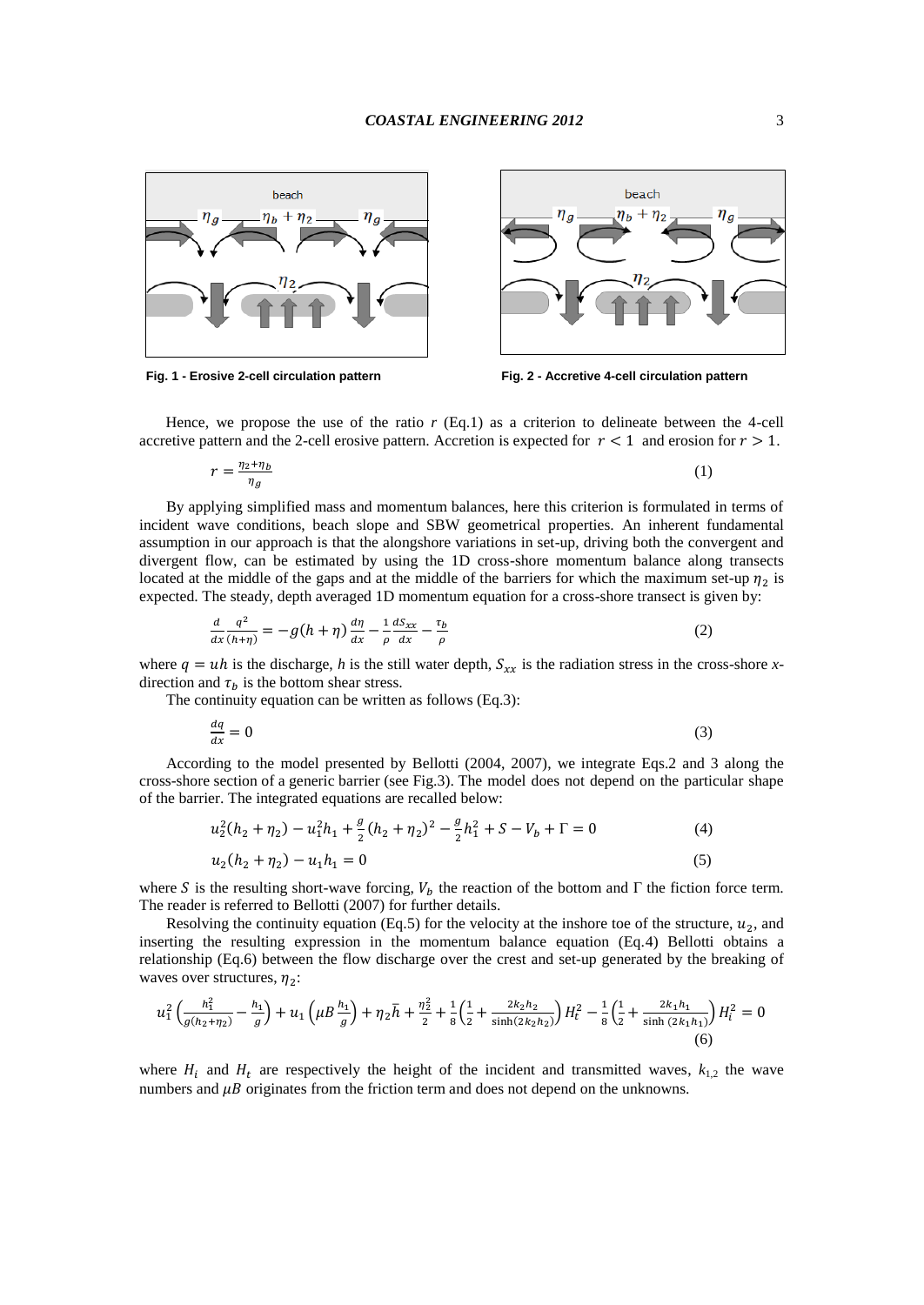



**Fig. 3 - Control volume over the barrier Fig. 4 – Sketch of geometrical properties in plan**

Eq.6 needs to be coupled with a further equation to close the problem. As in Bellotti (2007), this extra equation is provided for by the overall continuity requirement that all the water flowing onshore over the structure must return off-shore through the gaps (Eq.7) at a velocity given by Eq.8 that relates the hydraulic head  $\eta_2$  to the rip current velocity  $u_{a,1}$  by means of a simple energy equation. Eqs.7 and 8 result in the closure equation (Eq. 9).

$$
u_{1,b}h_{1,b}L_b + u_{g,1}h_{1,g}L_g = 0
$$
\n<sup>(7)</sup>

$$
u_{g,1} = C_v \sqrt{2g\eta_2} \tag{8}
$$

$$
u_{1,b}h_{1,b} = C_v \sqrt{2g\eta_2} h_{1,g} \frac{L_g}{L_b}
$$
\n(9)

It has to be noted that Eq.9 is only one of the possible closure equations. Other physically based relationships linking the two considered flow parameters can be used. Similarly, a different method for estimating the transmitted wave height can be freely chosen.

Solving the system formed by Eqs.6 and 9 is the equivalent of finding the system operational point of a hydraulic pump where Eq.6 represents the so-called *Pumping Curve* and Eq.9 the *System Curve*. The solution is at the intersection of these two curves (Fig.6).

The idea to solve the hydrodynamics of the low-crested and submerged structures in analogy with the physical processes of a pump plant is also used by Zanuttigh et al. (2008). Their model is more comprehensive if compared to that proposed by Bellotti (2004, 2007) because it also takes into account the filtration through the structure and quantifies the undertow over the structure. The model proposed by Zanuttigh et al. (2008) depends on a list of 12 coefficients and parameters for which values have to be determined from literature or from calibration against experimental data, whereas Bellotti's formulation only depends on three free parameters: a friction parameter to take account of bed friction,  $f_w$ , a coefficient to represent head losses of the diverging flow,  $C_v$ , and a breaker parameter over the structure,  $\gamma$ . We have preferred the simplicity of the Bellotti's formulation in developing the present model without invalidating the generality of the criterion.

Here a slightly modified version of the model proposed by Bellotti (2007) is presented. In his paper Bellotti used measured values of the wave heights at the inshore and offshore toe of the barrier in computing the resulting short wave forcing term  $S$  and a wave height limited by the water depth along the barrier section in computing the friction force term  $\Gamma$ . Since our aim is a fully predictive model, we use the deep water wave height as an initial condition and compute the transmitted wave height by means of linear wave theory and Van der Meer's empirical formula for wave transmission (Van der Meer et al. 2005). In this way the dependence of the friction term on the breaker parameter  $\gamma$  can be removed assuming a linear variation over the crest of the wave height between the incident wave height at the offshore toe and transmitted wave height at the inshore toe. In doing so the wave height over the crest in Eq.9 of Bellotti (2007) is now known using the deep water wave height as input.

The next step is to compute the wave set-up in the surf zone near the shoreline by solving a reduced version of Eq.2 (Eq.10) assuming a balance between gradients in radiation stress and water level. The values of the wave set-up at the shoreline are given by Eq.11 where the subscripts  $g$  and  $b$ refer respectively to the section at gap and over the barrier.

$$
\frac{d\eta}{dx} = -\frac{1}{\rho g(h+\eta)} \frac{dS_{xx}}{dx} \tag{10}
$$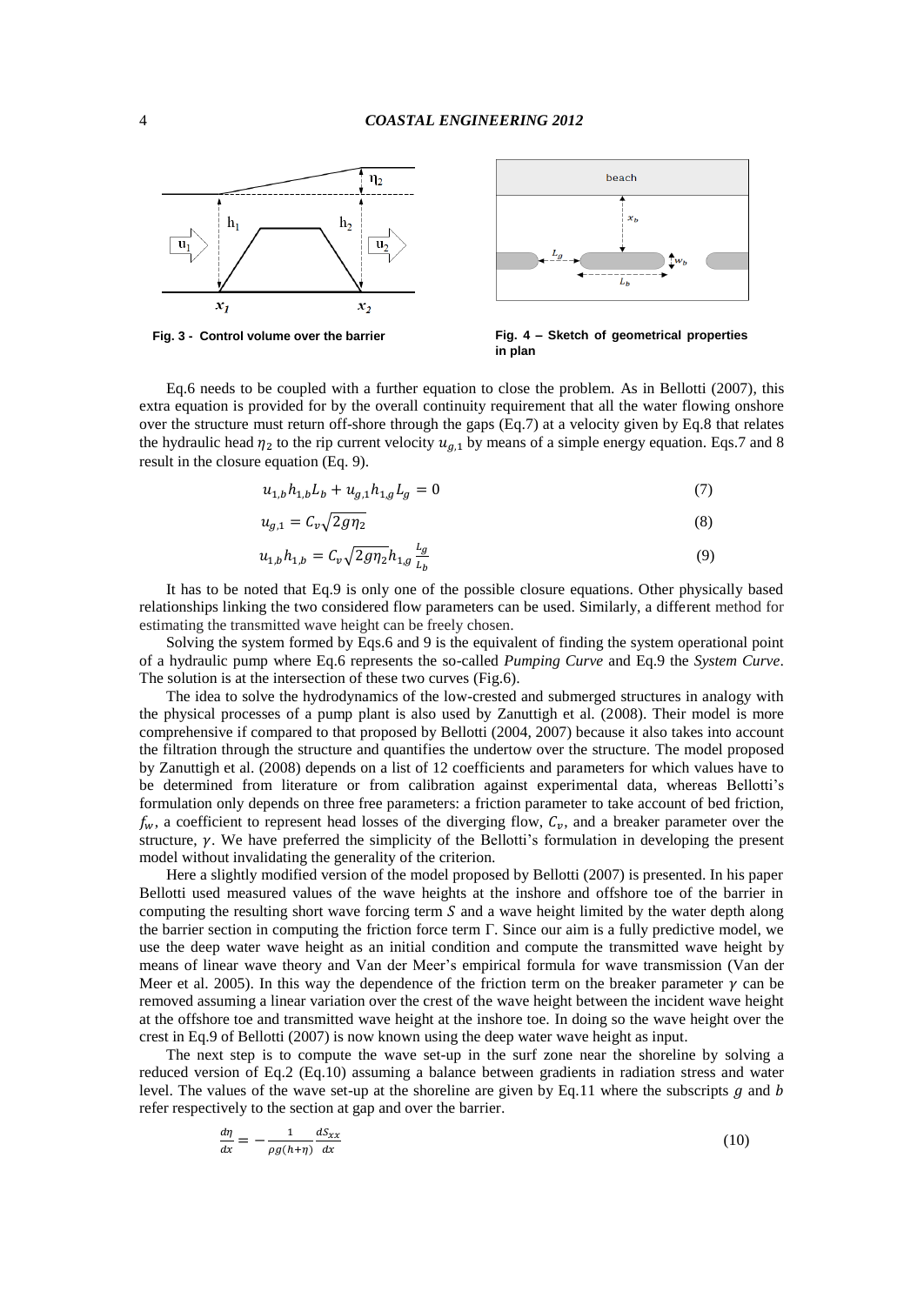## *COASTAL ENGINEERING 2012* 5

$$
\eta_{b,g} = \frac{1}{1 + \frac{8}{3\gamma_{b,g}^2}} h_{b\_b,g} \tag{11}
$$

where  $h_b$  is the depth at breaking and is computed applying linear wave theory. The wave height to water depth ratio,  $\gamma$ , is assumed constant but two different values are used for the transect at the middle of the gap,  $\gamma_a$ , and the transect over the structure,  $\gamma_b$ , to take into account the presence of the rip currents (Eq.12). The effect of the opposing rip currents is to steepen the incoming waves, such that wave breaking will occur for lower values of the breaker parameter  $\gamma$ , see Haller and Özkan-Haller (2002). Hence:

$$
\gamma_g < \gamma_b \tag{12}
$$

#### **VALIDATION**

The proposed criterion (Eq.1) is here applied to four of the test cases performed by Haller et al. (2002), Table 1. Those tests represent a fixed, barred beach with rip channels and the results can be interpreted by analogy to get information about hydrodynamics at SBWs. The wave basin used to perform experiments is illustrated in Fig.5. For the present study only those test cases with orthogonal approach to the bar (B, C, D and G) have been selected.



**Fig. 5 – Cross-section and plan view of the wave basin**

| Table 1. Selected test cases (wave conditions at the bar, the average<br>water depth at the crest $h_c$ , cross-shore location of the still water line<br>$x_{swl}$ and the mean rip velocity $U_r$ measured at the rip neck). |          |       |            |            |                     |             |
|--------------------------------------------------------------------------------------------------------------------------------------------------------------------------------------------------------------------------------|----------|-------|------------|------------|---------------------|-------------|
| <b>TEST</b>                                                                                                                                                                                                                    | $H$ (cm) | (sec) | (deq)<br>θ | $h_c$ (cm) | $X_{\text{swl}}(m)$ | $U_r$ (m/s) |
| B                                                                                                                                                                                                                              | 4.41     |       | 0          | 4.73       | 14.9                | 0.14        |
| C                                                                                                                                                                                                                              | 4.94     |       | 0          | 2.67       | 14.3                | 0.18        |
| D                                                                                                                                                                                                                              | 7.56     |       | 0          | 2.67       | 14.3                | 0.3         |
| G                                                                                                                                                                                                                              | 6.79     |       | 0          | 6.72       | 15.4                | 0.15        |

The friction coefficient  $f_w$  is set to 0.02 [-] as suggested by Haller et al. (2002) and the coefficient  $C<sub>v</sub>$  to 0.54 [-]. The latter is the optimum value for the Haller experiments as found by Bellotti (2004) using measured values of the flow parameters in Eq.9. Fig.6 shows the comparison between the analytical and experimental values for the 'operative points'. The empirical formula (Van der Meer at al. 2005) used to estimate the height of the transmitted waves returns values with errors in the order of magnitude of 8 to 9.5% of the measured values (Fig.7 and Table 2). The model showed to be very sensitive to this parameter so the agreement in Fig.6 can be improved by a better estimation for this parameter.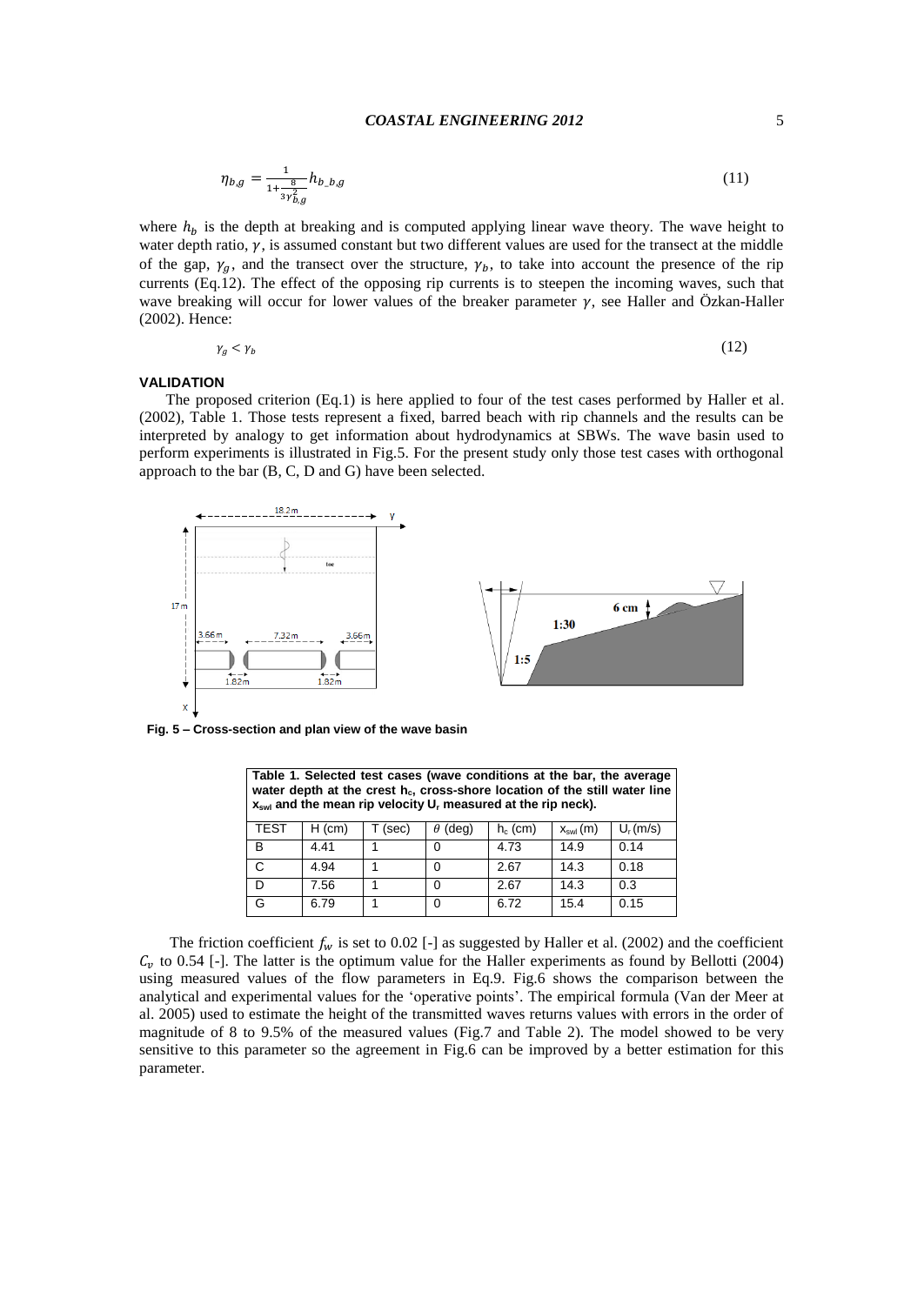

**Fig.6 – Operational points for the test cases investigated: measured values (green dot) and analytical values (red circle).**



**Fig.7 – Height of the transmitted waves for the test cases investigated: measured values (solid line) and values from the empirical formula (dotted line).**

| Table 2. Errors in estimating the height<br>of the transmitted wave height |     |        |        |      |  |
|----------------------------------------------------------------------------|-----|--------|--------|------|--|
| <b>TFST</b>                                                                | в   | C      |        | G    |  |
| %                                                                          | 9.1 | $-8.6$ | $-9.5$ | -8.1 |  |

Since the considered laboratory experiments are intended to study the influence of rip channels and submerged sandy bars on the nearshore dynamics, the measurement points are not located close enough to the shore to catch the possible reverse of flow directions. To fill in this gap of information we use the non-hydrostatic free surface numerical model SWASH by Zijlema et al. (2011). The governing equations are the nonlinear shallow water equations including non-hydrostatic pressure. This model can return the three-dimensional structure of the circulation currents by discretizing the water depth in two or more layers. Although a vertical circulation pattern is theoretically possible, here the horizontal twodimensional circulation pattern is supposed to be dominant and the model is run in its depth-integrated form.

In the present work we test the numerical model by comparing wave heights and water levels (Figs 8-11) along two cross-sections with those measured by Haller et al. (2002) in their experiments. Wave set-up is very well predicted for tests B, C and G. Wave breaking related dissipation is slightly overestimated for the transects over the bar. Major differences between measured and predicted values are observed for the transect at the gap of the test D. This can be related to the capability of the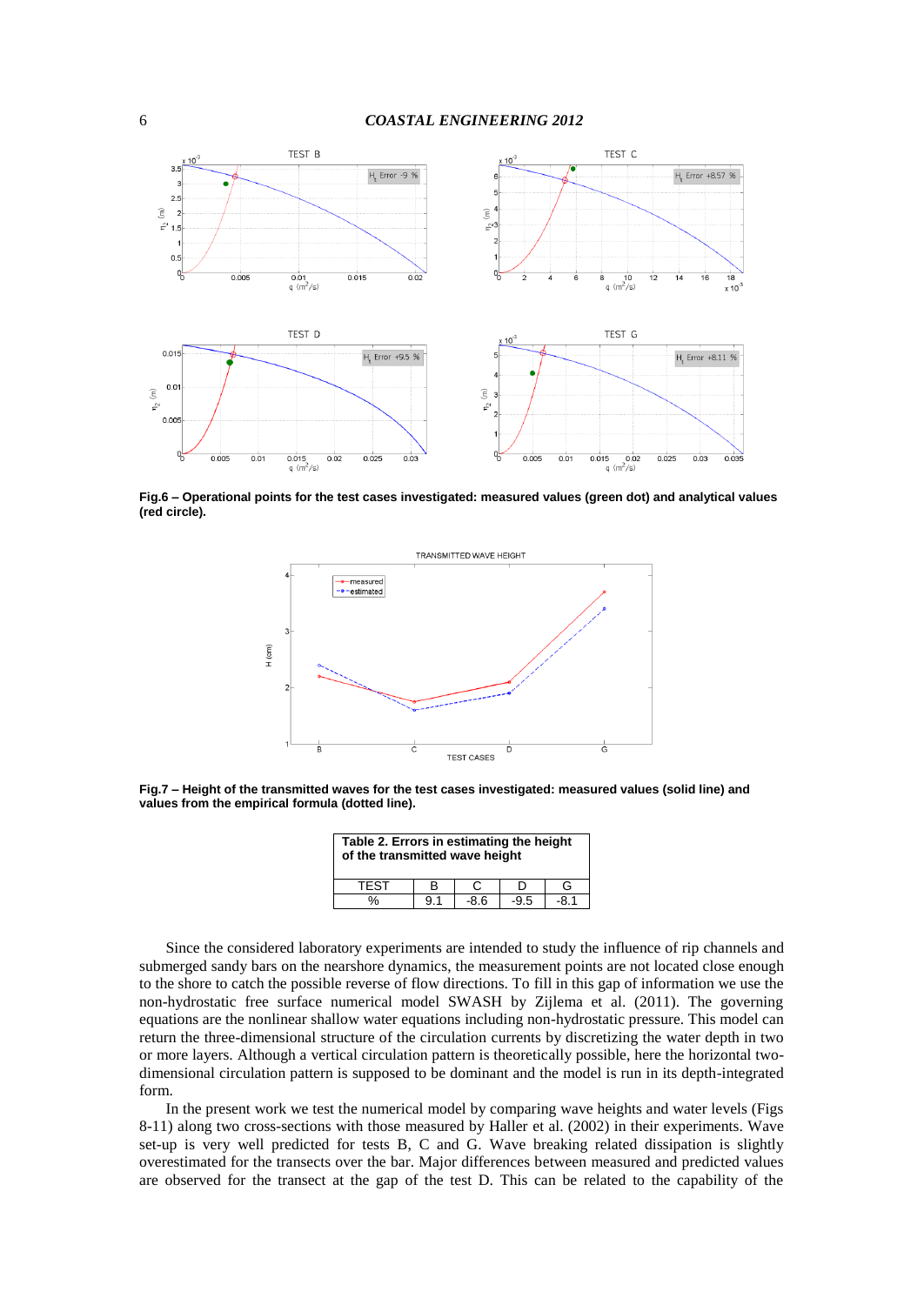numerical model to represent the wave blocking by rip currents that did occur for test D as reported by Haller and Ӧzkan-Haller (2002). The accuracy of the results can be further improved by running the model in its three-dimensional version. For further experimental validation of the SWASH model the reader is referred to Zijlema et al. (2011). The assumption made in the present model of a constant wave set-up  $\eta_2$  in the cross-shore direction from the inshore toe to the breaking point of the transmitted waves seems to be fairly well supported by the measured values in Figs. 8-11. Measured wave heights indicate that the breaking of waves occurs mainly over and stops just onshore of the structure as assumed in the simple model.



**Fig.8 – Experimental (black diamonds) and numerical (solid line) set-up (left) and wave heights (right) for test B for transects in the middle of the barrier (top) and at the gap (bottom).**



**Fig.9 – Experimental (black diamonds) and numerical (solid line) set-up (left) and wave heights (right) for test C for transects in the middle of the barrier (top) and at the gap (bottom).**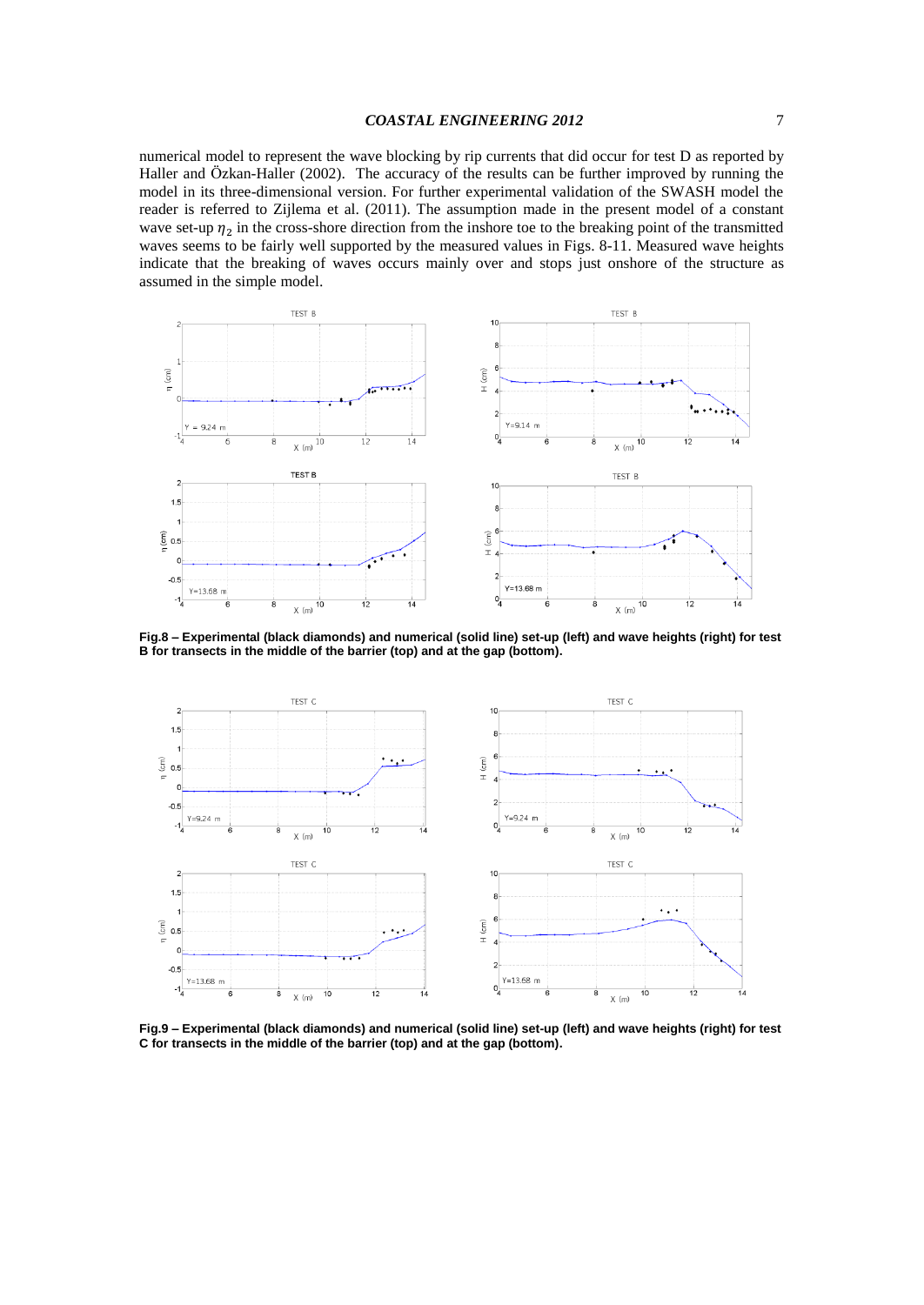

**Fig.10 – Experimental (black diamonds) and numerical (solid line) set-up (left) and wave heights (right) for test D for transects in the middle of the barrier (top) and at the gap (bottom).**



**Fig.11– Experimental (black diamonds) and numerical (solid line) set-up (left) and wave heights (right) for test G for transects in the middle of the barrier (top) and at the gap (bottom).**

The simple model returns an accretive mode of response for tests B, C and G and an erosive mode of response for test D (Fig.12). This is in agreement with the time- and depth- averaged currents computed by the numerical model. Figs.13-14 clearly show a 4-cell circulation system for those tests with an accretive analytical response and a 2-cell system for the test with an erosive analytical response. Furthermore, velocity vectors are consistently directed orthogonally to the color map's contour lines indicating wave set-up and set-down. The ratio  $r$  is calculated also for the numerical results. In this case the ratio is evaluated using averaged values of the wave setup at the shoreline behind the structure and at the gaps (Tables 3 and 4). The choice to use mean values instead of the values for particular cross-sections removes the sensitivity of the results to the specific cross-section selected.

Applying the criterion to the selected test cases performed by Haller, the errors in *r* values between analytical and numerical results vary from 3.4 to 6.3%. As suggested by Haller et al. (2002) the convergent currents close to the shoreline seem to be controlled by the rate of wave penetration through the gaps. For the test cases with greater water depths and smaller rip currents (B and G) the waves dissipation occurring closer to the shore creates greater gradients in radiation stresses and in mean water levels near the shoreline. On the contrary, if the waves approach the coast having already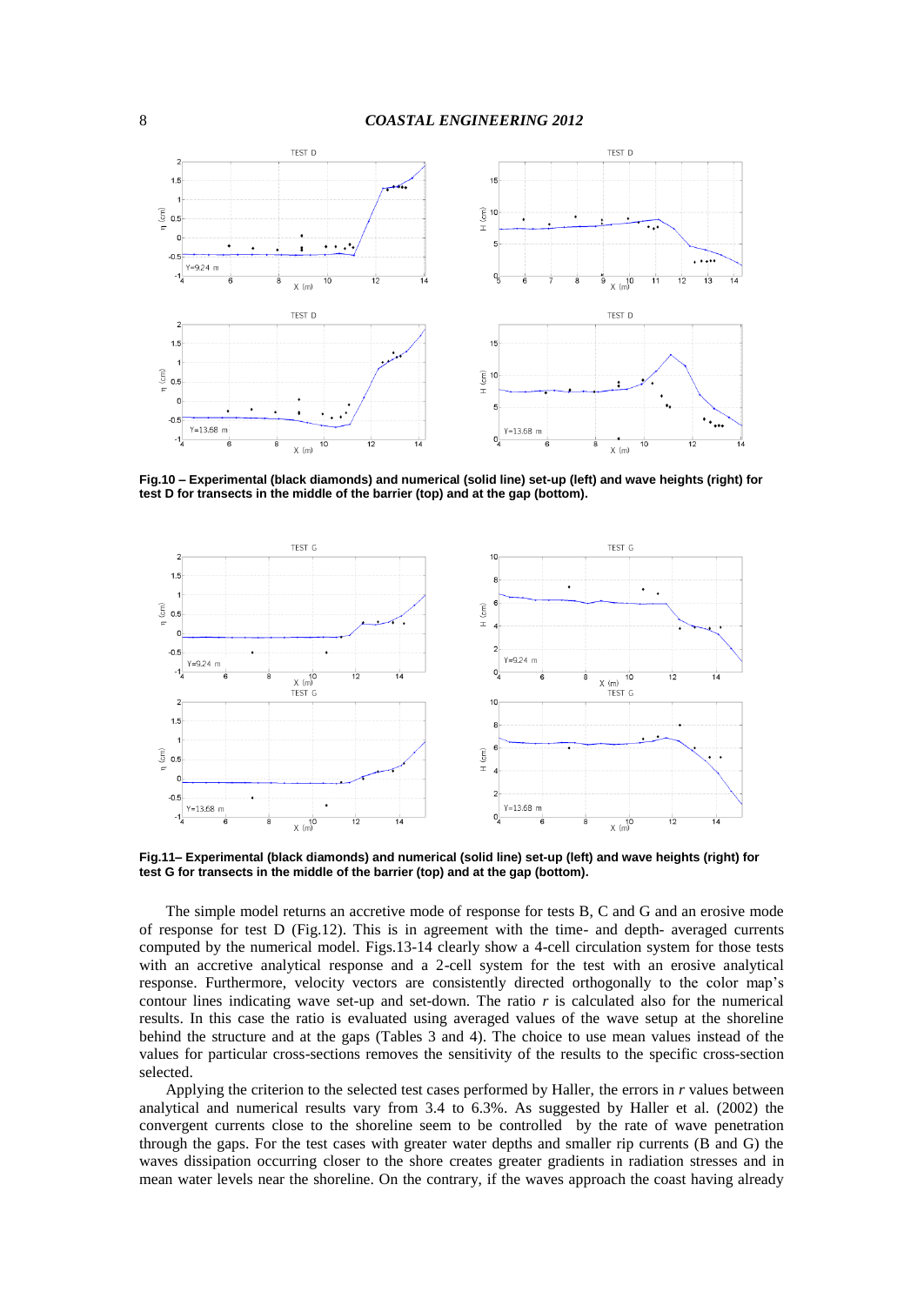dissipated most of their wave energy because of the strong opposing rip currents, the near-shore gradients in radiation stress and mean water levels will be smaller and possibly not sufficient to drive a 4-cell circulation system (test D).

The occurrence of converging currents closer to the shoreline is reported only explicitly for test B of the laboratory experiments, which is the test with the widest grid of measurement points. However, the authors also report that converging currents are "*visually observed for all the test cases*". This seems to confirm the predictions of the analytical and numerical model for tests B, C and G but to be in contrast with the predictions for test D. On the other hand, considering that the gradients in radiation stress driving the converging currents in test D are essentially zero as reported by Haller et al. (2002) we assume that the specific conditions of wave penetration and opposing rip currents for test D induce a circulation system that is in a range of transition between completely developed 4-cell and 2-cell circulation patterns. Note further that the strong wave blocking in test D leads to some discrepancies in the gap transect between numerical and analytical model results. Regarding the analytical model the value of the breaker parameter in the gap transect should possibly be taken as dependent on the rip current strength whereas now a constant value for  $\gamma_a$  is used.



**Fig.12– Analytical (red) and numerical (blue) values for the ratio r and percentage difference.**

| Table 3. Analytical (an) and numerical (num)<br>values for the wave set-up at the shoreline<br>behind the structure. |                       |                       |                          |  |
|----------------------------------------------------------------------------------------------------------------------|-----------------------|-----------------------|--------------------------|--|
|                                                                                                                      | $\eta_{b,an}$<br>[ml] | $\eta_{b,num}$<br>[m] | Percentage<br>difference |  |
| в                                                                                                                    | 0.00875               | 0.0083                | 5.2                      |  |
| C                                                                                                                    | 0.0091                | 0.0091                | 0.7                      |  |
| D                                                                                                                    | 0.017                 | 0.0154                | 9.4                      |  |
| G                                                                                                                    | 0.0125                | 0.012                 |                          |  |

| Table 4. Analytical (an) and numerical (num)   |
|------------------------------------------------|
| values for the wave set-up at the shoreline at |
| the gap.                                       |

|   | $\eta_{g,an}$ [m]0 | $\eta_{g,num}$<br>[ <sub>m</sub> ] | Percentage<br>difference |
|---|--------------------|------------------------------------|--------------------------|
| B | 0.0099             | 0.088                              | 10.8                     |
| С | 0.01               | 0.0094                             | 6.3                      |
| D | 0.0152             | 0.0146                             | 4.2                      |
| G | 0.0137             | 0.0127                             | 7.5                      |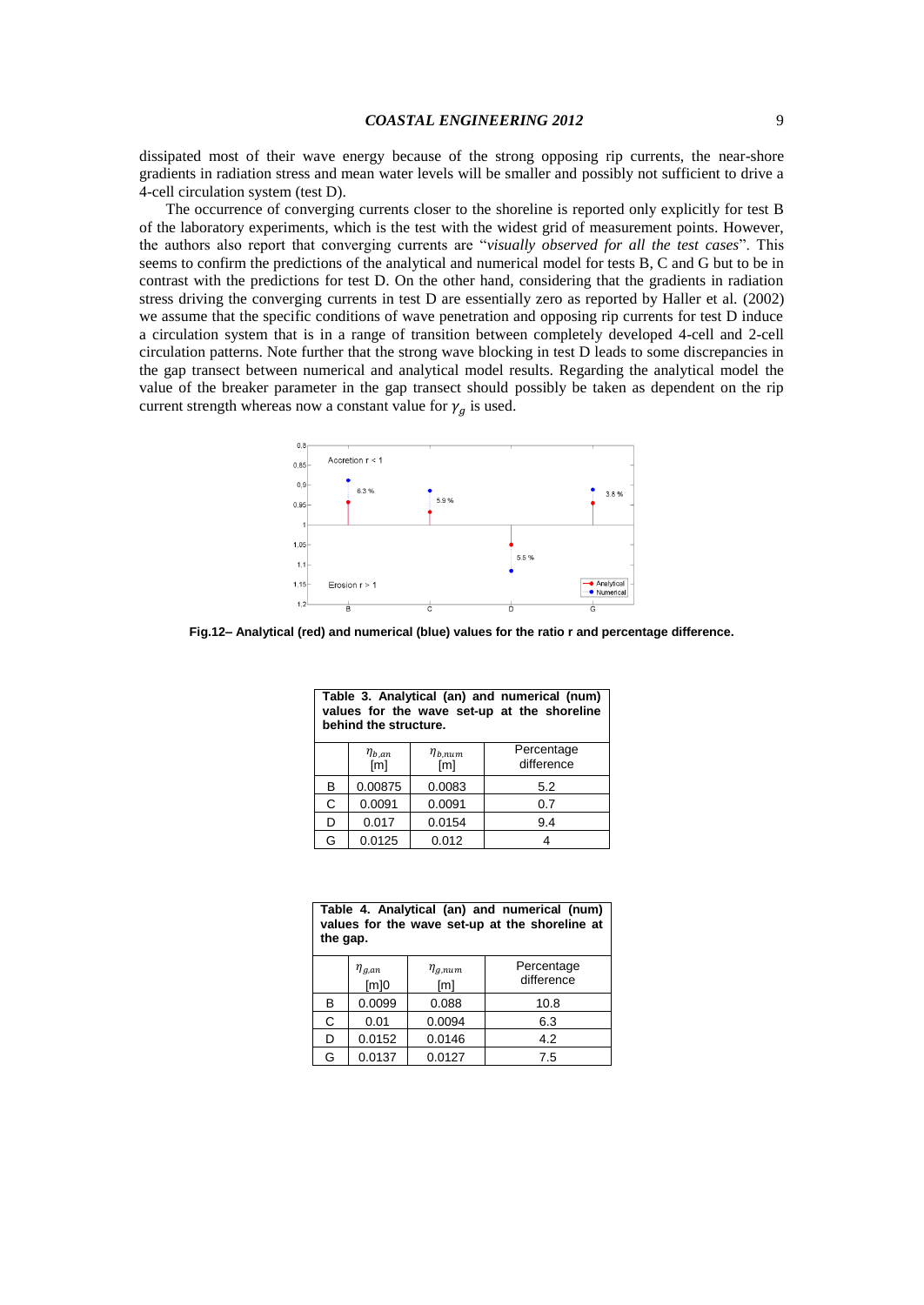

**Fig.13 – Plan view of the time-averaged velocity vectors and set-up (color map) for tests B (r<1) and C (r<1).**



**Fig.14 – Plan view of the time-averaged velocity vectors and set-up (colour map) for tests D (r>1) and G (r<1).**

## **CONCLUSIONS**

A criterion to qualitatively investigate the occurrence of either an erosive or accretive circulation pattern in the lee of SBWs is presented. It is based on the assumption that the structure-induced nearshore currents are driven by gradients in mean water levels due to the differential breaking of waves over the barriers and in the gap transect.

The criterion makes use of the model proposed by Bellotti (2007) to evaluate water flow and wave set-up over the structures and assumes a balance between gradients in radiation stress and water level to